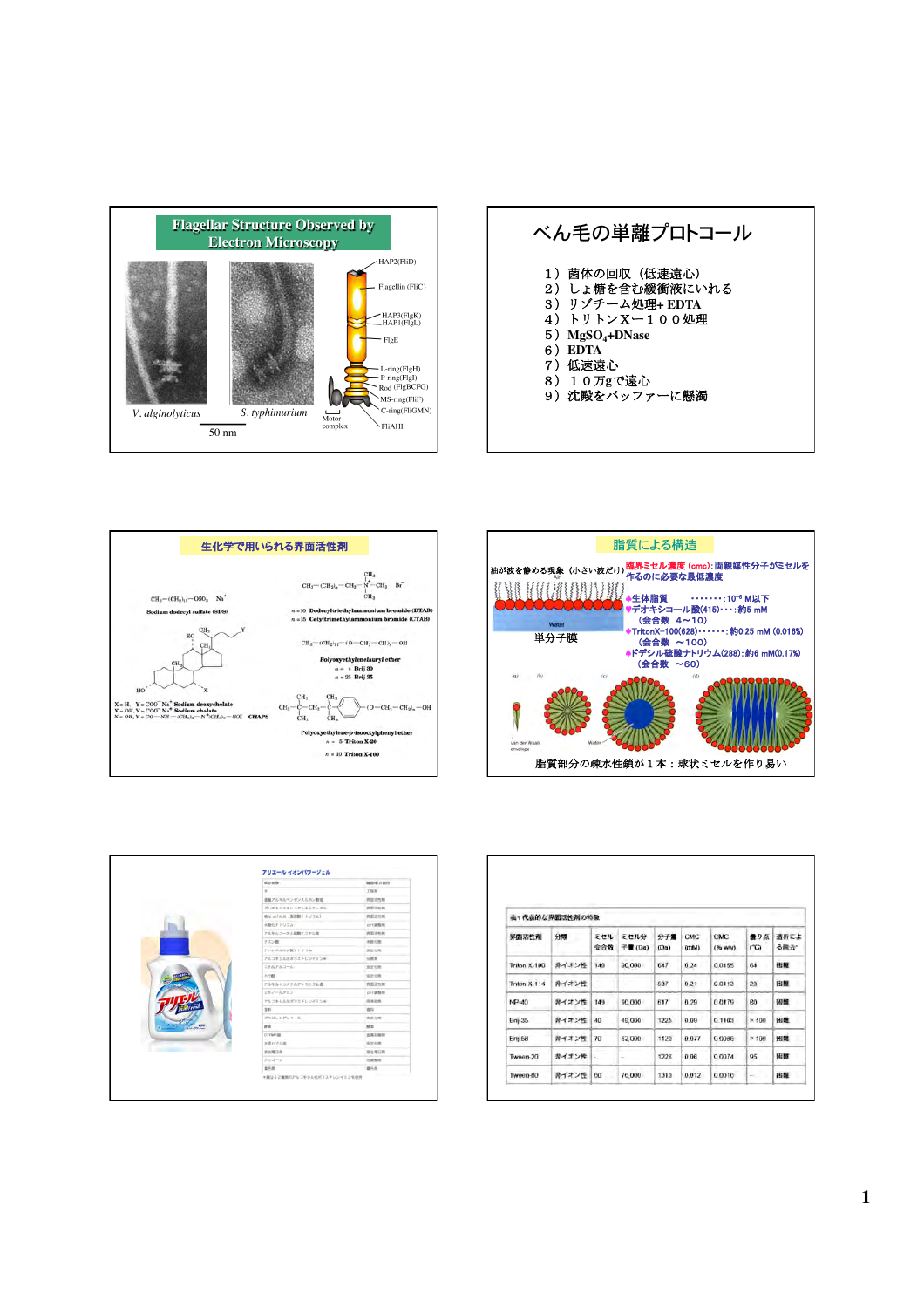| Octyl<br>Glucaside     | 非イオン性 | $\overline{27}$ | 8,000       | 292 | $23 - 25$         | $0.6716 -$<br>07300  | >100 | 容易                                                                                                     |  |
|------------------------|-------|-----------------|-------------|-----|-------------------|----------------------|------|--------------------------------------------------------------------------------------------------------|--|
| Octylthio<br>Glucoside | 非イオン性 |                 | ń<br>÷<br>۰ | 308 | 9                 | 0.2772               | >100 | 容易<br>×                                                                                                |  |
| SDS:                   | 賭イオン性 | 62              | 15,000      | 288 | $6 - B$<br>v<br>٠ | 0.1728:<br>2304      | >100 | 容易                                                                                                     |  |
| <b>CHAPS</b>           | 両イオン性 | 10              | 6,149       | 615 | $B - 10$          | $0.4920 -$<br>0.6150 | >100 | 容易<br>$\label{eq:1} \begin{array}{ll} \mathcal{L}_{\text{max}} & \mathcal{L}_{\text{max}} \end{array}$ |  |
| <b>CHAPSO</b>          | 両イオン性 | 11.             | 6,940       | 631 | $8 - 10$          | 0.5048               | 90   | 容易                                                                                                     |  |









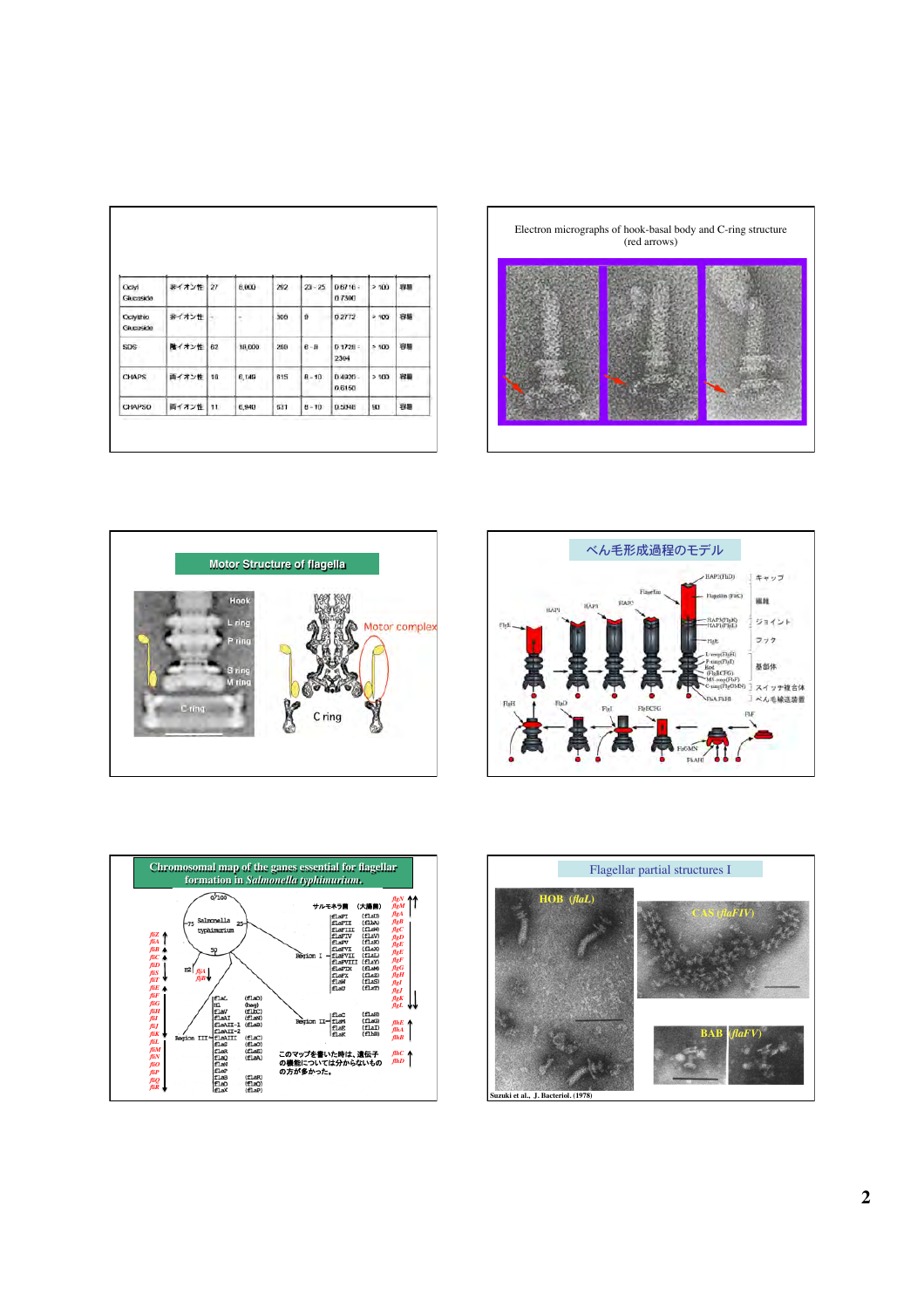